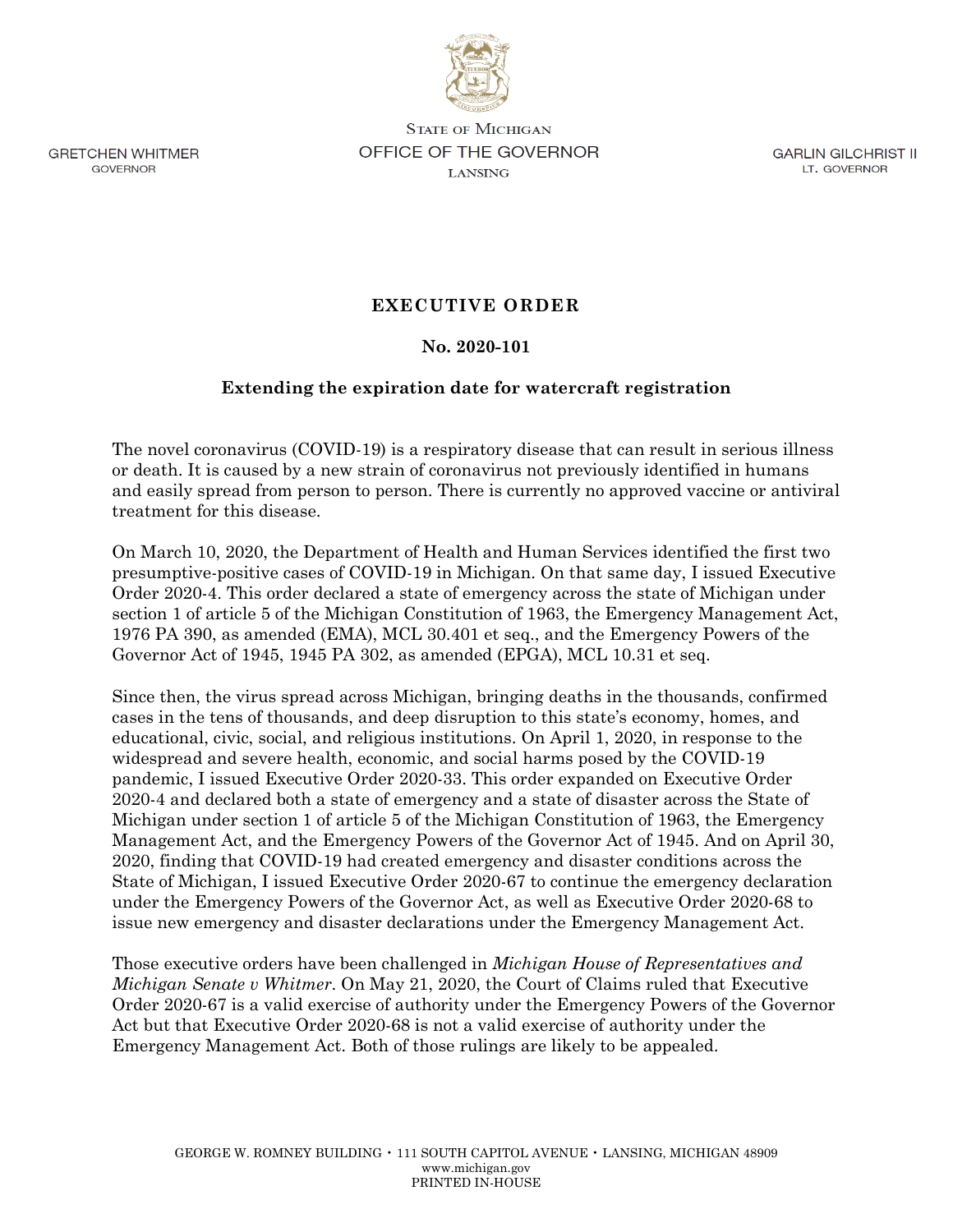On May 22, 2020, I issued Executive Order 2020-99, again finding that the COVID-19 pandemic constitutes a disaster and emergency throughout the State of Michigan. That order constituted a state of emergency declaration under the Emergency Powers of the Governor Act of 1945. And, to the extent the governor may declare a state of emergency and a state of disaster under the Emergency Management Act when emergency and disaster conditions exist yet the legislature has declined to grant an extension request, that order also constituted a state of emergency and state of disaster declaration under that act.

The Emergency Powers of the Governor Act provides a sufficient legal basis for issuing this executive order. In relevant part, it provides that, after declaring a state of emergency, "the governor may promulgate reasonable orders, rules, and regulations as he or she considers necessary to protect life and property or to bring the emergency situation within the affected area under control." MCL 10.31(1).

Nevertheless, subject to the ongoing litigation and the possibility that current rulings may be overturned or otherwise altered on appeal, I also invoke Emergency Management Act as a basis for executive action to combat the spread of COVID-19 and mitigate the effects of this emergency on the people of Michigan, with the intent to preserve the rights and protections provided by the EMA. The EMA vests the governor with broad powers and duties to "cop[e] with dangers to this state or the people of this state presented by a disaster or emergency," which the governor may implement through "executive orders, proclamations, and directives having the force and effect of law." MCL 30.403(1)–(2). This executive order falls within the scope of those powers and duties, and to the extent the governor may declare a state of emergency and a state of disaster under the Emergency Management Act when emergency and disaster conditions exist yet the legislature has not granted an extension request, they too provide a sufficient legal basis for this order.

Every spring and summer, Michiganders renew their watercraft registrations so they can take to the water and enjoy the natural beauty of this state. Strict compliance with the watercraft registration requirements of state law would inevitably result in crowds flocking to the branch offices of the Secretary of State, increasing in-person interactions and putting people at risk. In order to reduce in-person work and minimize the risk of transmission, I find it reasonable and necessary to extend the validity of expiring registrations and suspend penalties for operating watercraft with expired decals.

Acting under the Michigan Constitution of 1963 and Michigan law, I order the following:

- 1. Individuals must, to the best of their ability, complete watercraft registration renewals online at www.michigan.gov/sos/ during any state of emergency or state of disaster arising out of the COVID-19 pandemic.
- 2. Strict compliance with section 80124(16) of the Natural Resources and Environmental Protection Act, MCL 324.80124(16) is temporarily suspended to the extent necessary to extend until July 31, 2020 the validity of any watercraft decal that expired or is set to expire between February 1, 2020 and June 30, 2020.
- 3. Until July 31, 2020, operating a watercraft with a decal that expired after September 30, 2019 does not constitute a violation of the Natural Resources and Environmental Protection Act. Law enforcement officials must not issue any ticket